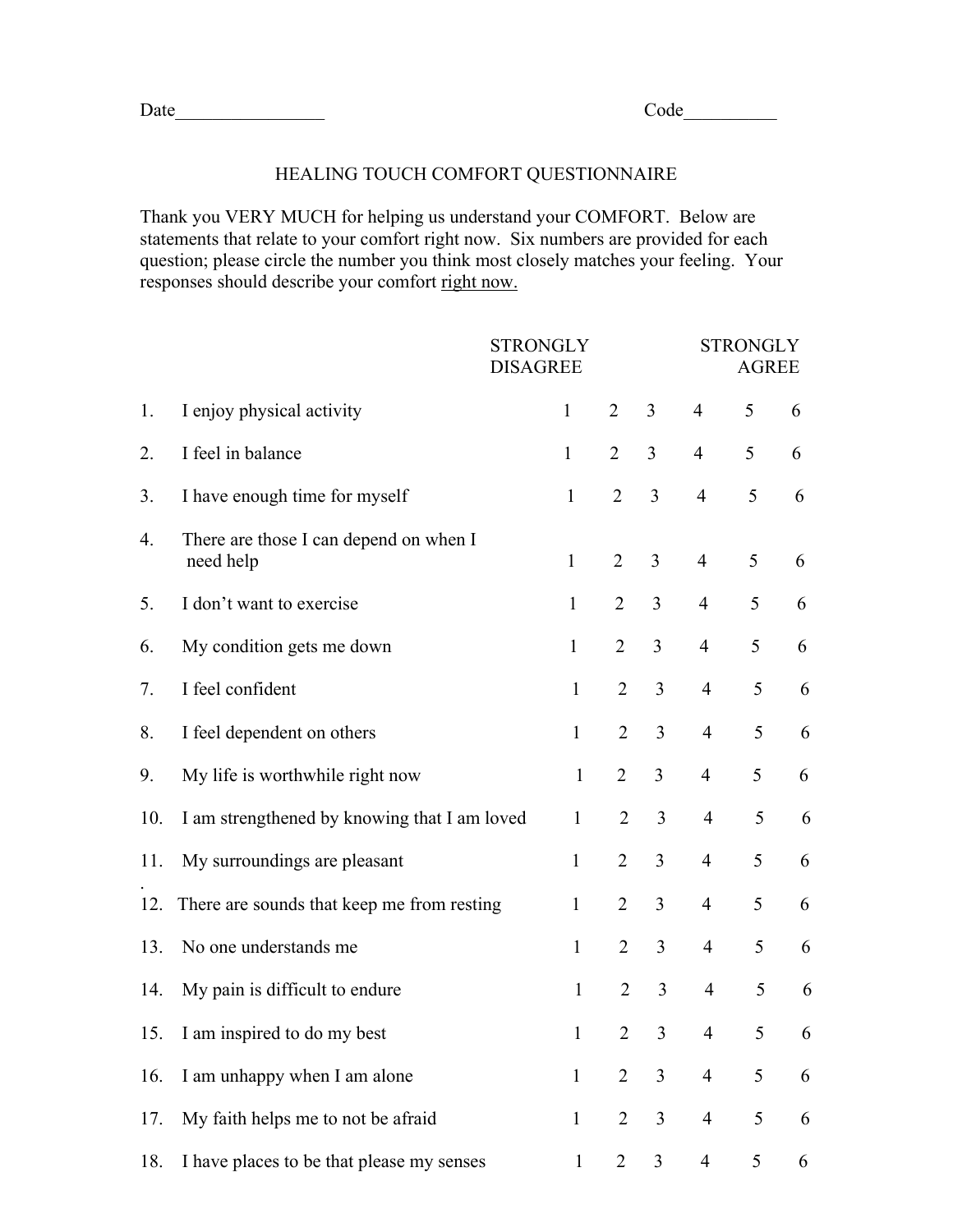|     |                                                              | <b>STRONGLY</b><br><b>DISAGREE</b> |                                |                | <b>STRONGLY</b><br><b>AGREE</b> |                |                |  |
|-----|--------------------------------------------------------------|------------------------------------|--------------------------------|----------------|---------------------------------|----------------|----------------|--|
| 19. | I am constipated right now                                   | $\mathbf{1}$                       | 2                              | 3              | $\overline{4}$                  | 5              | 6              |  |
| 20. | I do feel unhealthy right now                                | $\mathbf{1}$                       | $\overline{2}$                 | 3              | $\overline{4}$                  | 5              | 6              |  |
| 21. | I feel accepted                                              | $\mathbf{1}$                       | $\overline{2}$                 | $\overline{3}$ | $\overline{4}$                  | 5              | 6              |  |
| 22. | I am afraid of what is next                                  | $\mathbf{1}$                       | $\overline{2}$                 | $\overline{3}$ | $\overline{4}$                  | 5              | 6              |  |
| 23. | I am treated well                                            | $\mathbf{1}$                       | $\overline{2}$                 | 3              | $\overline{4}$                  | 5              | 6              |  |
| 24. | I have experienced changes that make<br>me feel uneasy       | $\mathbf{1}$                       | $\overline{2}$                 | $\overline{3}$ | $\overline{4}$                  | 5              | 6              |  |
| 25. | My energy level is low                                       | $\mathbf{1}$                       | $\overline{2}$                 | 3              | $\overline{4}$                  | 5              | 6              |  |
| 26. | I feel anxious                                               | $\mathbf{1}$                       | 2                              | $\overline{3}$ | $\overline{4}$                  | 5              | 6              |  |
| 27. | The temperature in my place is fine                          | $\mathbf{1}$                       | $\overline{2}$                 | $\overline{3}$ | $\overline{4}$                  | 5              | 6              |  |
| 28. | I am tired                                                   | $\mathbf{1}$                       | $\overline{2}$                 | 3              | $\overline{4}$                  | 5              | 6              |  |
| 29. | I can rise above my pain                                     | $\mathbf{1}$                       | 2                              | $\overline{3}$ | 4                               | 5              | 6              |  |
| 30. | The mood around me is uplifting                              | $\mathbf{1}$                       | $\overline{2}$                 | 3              | $\overline{4}$                  | 5              | 6              |  |
| 31. | I am content                                                 | $\mathbf{1}$                       | $\overline{2}$                 | 3              | $\overline{4}$                  | 5              | 6              |  |
| 32. | My place puts me in a bad mood                               | $\mathbf{1}$                       | $\overline{2}$                 | $\overline{3}$ | $\overline{4}$                  | 5              | 6              |  |
|     | 33. My personal care routines are nurtures me                | 1                                  | $\overline{2}$                 | $\mathfrak{Z}$ | $\overline{4}$                  | 5 <sup>5</sup> | 6              |  |
| 34. | Nature renews me                                             |                                    | 2                              | 3              |                                 |                | $\overline{6}$ |  |
| 35. | I feel out of place                                          | $\mathbf{1}$                       | 2                              | $\mathfrak{Z}$ | $\overline{4}$                  | 5              | 6              |  |
| 36. | I feel grounded                                              | $\mathbf{1}$                       | 2                              | 3              | $\overline{4}$                  | 5              | 6              |  |
| 37. | I feel good about the way friends/family<br>interact with me | $\mathbf{1}$                       | 2                              | 3              | $\overline{4}$                  | 5              | 6              |  |
| 38. | My beliefs give me peace of mind                             | $\mathbf{1}$                       | $\overline{2}$                 | 3              | $\overline{4}$                  | 5              | 6              |  |
| 39. | I need to be better informed about my health                 |                                    | $\overline{2}$<br>$\mathbf{1}$ | $\mathfrak{Z}$ | 4                               | 5              | 6              |  |
| 40. | I feel out of control                                        | $\mathbf{1}$                       | 2                              | $\mathfrak{Z}$ | 4                               | 5              | 6              |  |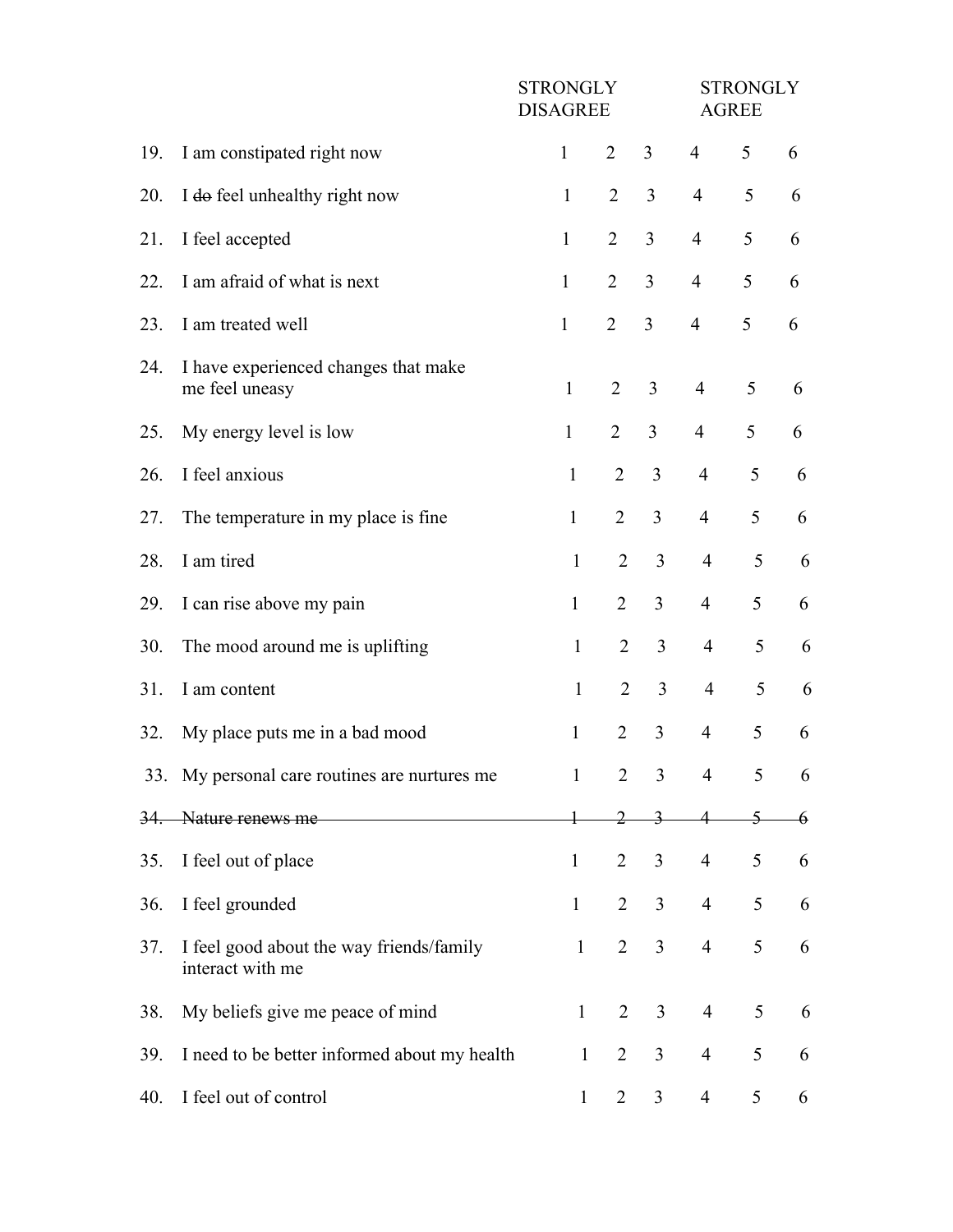|     |                                     | <b>STRONGLY</b><br>DISAGREE |                |                         | <b>STRONGLY</b><br><b>AGREE</b> |                 |   |
|-----|-------------------------------------|-----------------------------|----------------|-------------------------|---------------------------------|-----------------|---|
|     | 41. I feel safe                     | $\mathbf{1}$                | $2 \quad 3$    |                         | $\overline{4}$                  | 5 <sup>5</sup>  | 6 |
|     | 42. I don't like my place           | $\mathbf{1}$                | $\overline{2}$ | $\overline{3}$          | $\overline{4}$                  | 5               | 6 |
|     | 43. I am not strong enough          | $\mathbf{1}$                | $\overline{2}$ | $\overline{\mathbf{3}}$ | $\overline{4}$                  | 5               | 6 |
|     | 44. I feel peaceful                 | $\mathbf{1}$                | $\overline{2}$ | $\overline{\mathbf{3}}$ | $\overline{4}$                  | 5               | 6 |
|     | 45. I am depressed                  | $\mathbf{1}$                | $\overline{2}$ | $\overline{\mathbf{3}}$ | $\overline{4}$                  | $5\overline{)}$ | 6 |
|     | 46. I have found meaning in my life | $\mathbf{1}$                | $\overline{2}$ | $\overline{3}$          | $\overline{4}$                  | 5 <sup>5</sup>  | 6 |
| 47. | It is easy to get around            | $\mathbf{1}$                | $\overline{2}$ | $\mathfrak{Z}$          | $\overline{4}$                  | 5               | 6 |
|     | 48. I need to feel good again       | $\mathbf{1}$                | 2              | 3                       | $\overline{4}$                  | 5               | 6 |